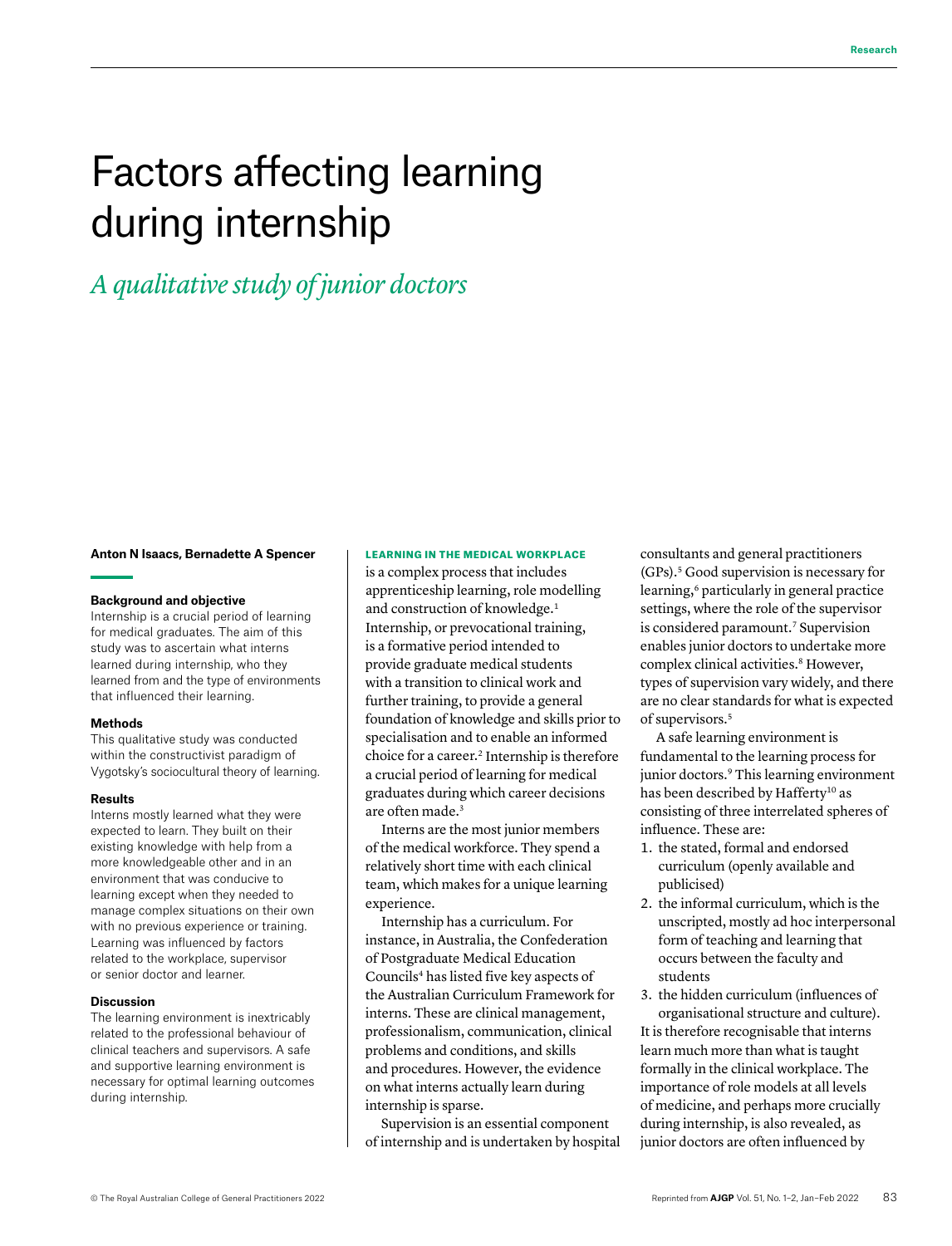them when making career choices. It is important that medical educators recognise that the cultural and moral make-up of their training spaces are intimately involved in constructing what is right and what is not right in medical practice.10 Kendall and colleagues highlighted the importance of a positive learning environment, which is enhanced when junior doctors feel valued and supported by the team but is damaged when they do not feel supported.<sup>11</sup> The authors of this study were alluding to the informal and hidden curriculum that is experienced by the learner.

A positive learning climate is also important for a junior doctor's work-related wellbeing.12 It is also well known that junior doctors experience bullying in the workplace and that very few report it because of factors such as fear of reprisals and impact on one's future career opportunities.13,14 When junior doctors feel supported, they are likely to enjoy their work and learn more.<sup>12</sup>

Several authors have recommended that current approaches to prevocational training need review.15–18 Furthermore, in 2015, a major review of medical internship undertaken in Australia reported structural deficiencies in the current internship model, which provided limited exposure to the full patient journey and range of patient care needs. The current model was also criticised for inadequately shaping graduates' career choices. The quality and type of supervision were inconsistent, and the assessment process focused more on underperformance than on providing meaningful feedback.2,19

The aim of this study was to further examine aspects of learning during internship and had three objectives: 1) to ascertain what interns learned during internship, 2) to determine who they learnt from and 3) to describe the type of environments that influenced their learning.

# **Methods**

# **Qualitative approach**

This qualitative study adopted a qualitative description approach.<sup>20, 21</sup> Qualitative description aims to 'present a rich,

straight description of an experience or an event'.22 When employing this approach, the researcher avoids excessive interpretation by staying close to the data.20 The approach therefore presents rich information that may be grounded in cultural and environmental contexts.

# **Theoretical framework**

This study was underpinned by Vygotsky's sociocultural theory, which is one of the foundations of constructivism that has rarely been applied to apprenticeship learning in clinical settings. Lev Vygotsky (1896–1934) was a Russian psychologist whose theory is one of the foundations of constructivism. According to Vygotsky, learning and development is a social process during which learners 'grow into the intellectual life of those around them'.23

Vygotsky argued that there were two levels of development necessary to understand the learning process: The actual developmental level that the learner is at, where they can understand or do something without the assistance of someone more knowledgeable than them; and the 'zone of proximal development' (ZPD), which refers to what they can do with the guidance of a 'more knowledgeable other' (MKO).<sup>24</sup> Therefore, the MKO not only supports the learner but also provides them with a scaffold of knowledge and skills. When the learner internalises this knowledge and skills, they move from their actual developmental level to the ZPD, thereby gaining autonomy – the ZPD therefore becomes their new actual developmental level.<sup>24</sup>

Vygotsky also believed that the social environment was critical for learning and argued that social interaction played a fundamental role in the development of cognition.25 If Vygotsky's sociocultural theory were applied to learning during internship, then it would mean that a medical graduate learns during internship by building on their prior knowledge and skills to reach the ZPD when they are taught by MKOs in a sociocultural environment that is conducive for learning.

# **Reflexivity**

The researchers, ANI (male) and BAS (female), are medical doctors. ANI is an experienced qualitative researcher. He teaches medical students and mentors novice medical researchers. BAS is a third postgraduate year (PGY3) registrar and is working towards an academic career alongside training in intensive care medicine. A key impetus for this research was the authors' research and practical experience of the learning challenges experienced by interns.

## **Sampling and recruitment**

An advertisement to participate in the study was placed on Facebook by BAS. Those who expressed an interest by replying to the advertisement were sent the explanatory statement and consent form, which contained details of the voluntary nature of participation, the anonymous nature of data collection and the freedom to withdraw at any time. Owing to the clear and narrow focus of the study, a large sample size was not considered necessary to answer the research questions. Those who returned a signed consent form with their telephone number listed were contacted to be interviewed. As a result of the time-bound nature of the study, recruitment of participants could not be extended.

## **Data collection**

Semi-structured interviews were conducted by BAS using questions developed according to Vygotsky's theory of learning. The questions were:

- 1. In your opinion, what are the important things you learnt during internship? (New knowledge gained or ZPD)
- 2. Who influenced your learning? (MKO)
- 3. How did you learn? (Method of learning)
- 4. What factors influenced your learning and how? (Social environment/social interactions)
- 5. What situations made learning easier? (Social environment/social interactions)
- 6. What situations made learning difficult? (Social environment/social interactions)

All participants gave informed consent to participate in the study. All interviews were conducted either in person (face to face) or by telephone and were digitally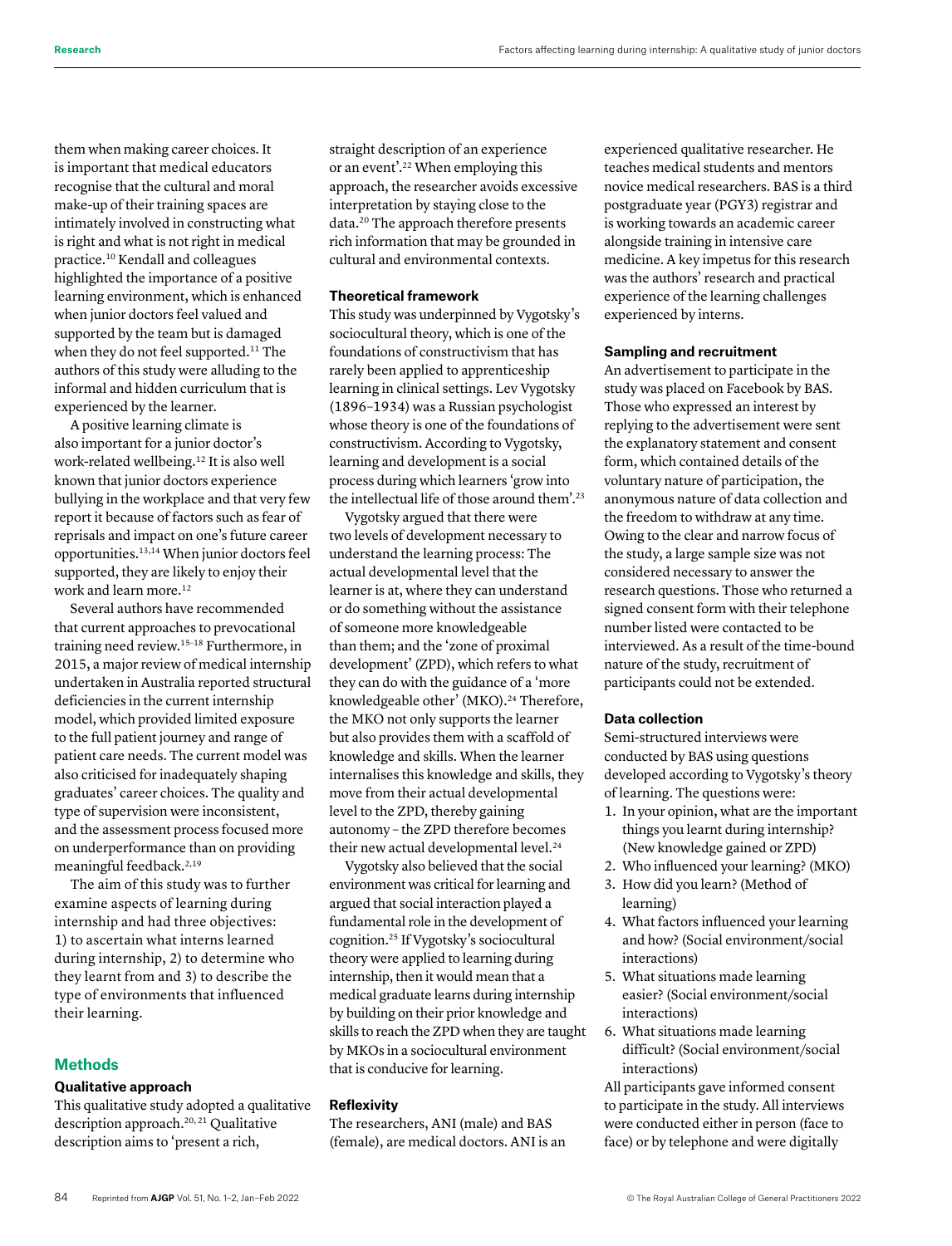recorded during the months of March and April 2020. Audio files were given an anonymous code that included a serial number and letter that denoted gender (eg 10F). Coded audio files were then professionally transcribed.

#### **Data analysis**

Initial analysis was conducted by both researchers separately. Analysis commenced with reading and rereading each transcript. Discrepancies between the transcript and the audio recording were corrected. Once the researchers were familiar with data from each transcript, thematic analysis was applied.26 Accordingly, portions of data were initially assigned codes. Codes were refined and finalised either by combining, separating or renaming them to ensure that they accurately reflected the data they represented. The researchers then came together to discuss codes. Similarities and connections between codes were identified. Codes were then classified into four predetermined categories<sup>27</sup> developed according to Vygotsky's theory. They were: 'new knowledge gained', 'more knowledgeable other', 'method of learning' and 'learning environment'. These codes corresponded to the ZPD, MKO, the support, and scaffold of knowledge and skills provided by the MKO and the conducive environment of learning, respectively. Categories were further analysed to look for subcategories.

Ethics approval for this study was obtained from Monash University Human Research Ethics Committee (ID: 21937 dated 22/11/2019).

## **Results**

Twenty participants were recruited for the study. Fifteen were female, and five were male. All were in PGY2–6 in an Australian health service. Participants were distributed across four different Australian hospitals (two metropolitan and two regional). Thirteen were aged between 25 and 29 years, six were aged between 30 and 34 years, and one participant was aged between 35 and 39 years. Fifteen participants were in PGY3, two were in PGY4 and one each was in PGY2, PGY5

and PGY6. Interviews ranged between 15 and 42 minutes in duration. Almost all initial codes were able to be classified into one of the four predetermined categories. The learning environment category was further divided into favourable and unfavourable learning environments. Codes and representative quotes have been presented in Tables 1–3.

#### **Synthesis of results**

Interns stated that they learned clinical and clerical skills as well as other skills necessary to work in the healthcare system. They believed that they learned from a variety of individuals in the workplace and by themselves in certain challenging situations. During most learning processes, interns built on their existing knowledge with help from an MKO and in an environment that was conducive to learning. The exceptions included instances where interns had to manage complex situations on their own with no previous experience or training. These situations arose when the MKO was absent. Learning is influenced by workplace factors (staffing, culture, workload and organisation), supervisor/ senior doctor factors (presence, interest in teaching, attitude towards junior doctors) and learner factors (social and emotional wellbeing, and workload).

Figure 1 represents how the findings of this study fit within the construct of Vygotsky's theory.

## **Discussion**

This study serves to build the evidence on how teaching and learning during internship can be improved. The findings show that interns learn most aspects of the set prevocational curriculum, such as clinical/administrative management, assessment and treatment of clinical conditions, skills and procedures, and communication. They learn from a variety of MKOs, who provide interns with a broader view of the healthcare system. Similar to those from other countries, Australian interns also learn through a master–apprentice-type relationship with their consultants or registrars.<sup>28</sup> Interestingly, the literature on medical interns learning from other professionals such as nurses, pharmacists and allied health professionals is sparse and requires further research. In addition, the usefulness of organised teaching sessions, which are often sponsored by pharmaceutical companies, depended entirely on the quality of the presenter and the relevance of the topic.

The results of this study also reiterate the importance of the learning



**Figure 1.** Vygotsky's sociocultural theory of learning during internship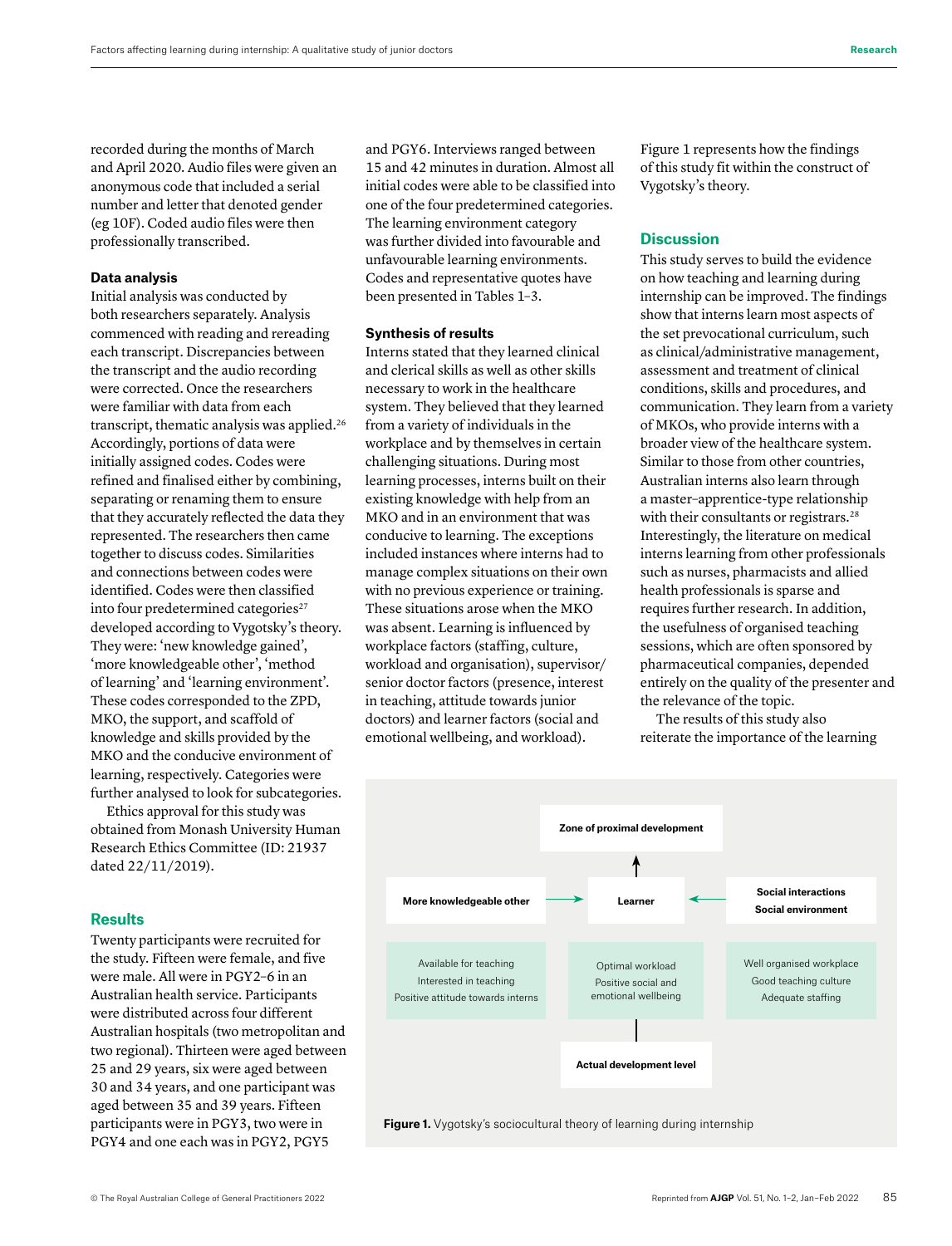environment. When supervisors were supportive and encouraging of interns and showed interest in teaching, they were, in fact, teaching interns how to be compassionate professionals and trustworthy and helpful colleagues. On the other hand, when senior doctors were uninterested in teaching or were unapproachable, rude, judgemental

or bullying, they were demonstrating that interns were not wanted and were unwelcome in the workplace. The same applied to organisational structure and culture. This is what Hafferty referred to as the informal and hidden curriculum<sup>10</sup> and is similar to what Vygotsky believed to be the social environment and social interactions.

If learners internalise the knowledge, skills and culture of their MKOs, as proposed by Vygotsky, then they might also be persuaded to espouse how seniors behave professionally towards their patients and their subordinates. This internalising of unhealthy behaviours might contribute to continuing that culture in the workplace. The present

## **Table 1. Codes and representative quotes for categories 'new knowledge gained' and 'more knowledgeable other'**

| <b>Categories</b>                               | Codes                                            | <b>Representative quote</b>                                                                                                                                                                                  |
|-------------------------------------------------|--------------------------------------------------|--------------------------------------------------------------------------------------------------------------------------------------------------------------------------------------------------------------|
| New knowledge<br>gained                         | General introduction to<br>the healthcare system | 'I don't really know how to phrase this, but how the medical "system" works ' [01F]                                                                                                                          |
|                                                 | Assessment and<br>diagnostic skills              | 'I probably learnt a little bit about the acute assessment of major presenting<br>complaints, like abdominal pain, chest pain, limb pain post trauma.' [07F]                                                 |
|                                                 | Medications and their<br>dosages                 | 'Learning to be comfortable charting medications and administering medications<br>and those sorts of things.' [08F]                                                                                          |
|                                                 | Procedural skills                                | I learned skills such as suturing, plastering, using the slit lamp for eye examinations<br>in the emergency department.' [04F]                                                                               |
|                                                 | Management of critically<br>ill patients         | 'Patient deterioration management, how to manage MET calls, how to escalate and<br>the disposition of the patient.' [06F]                                                                                    |
|                                                 | Calling for help                                 | 'I'd say the next biggest thing that I learnt, also non-clinical, would have just been<br>asking for help and making sure that the right people were around. [03M]                                           |
|                                                 | Hospital clerical skills                         | 'How to write charts. How to do discharge summaries. How to make good referrals.'<br>[17F]                                                                                                                   |
|                                                 | Working as part of a team                        | 'I guess that [what] I found was quite important was less medical but more learning<br>how to work in a team.' [11M]                                                                                         |
|                                                 | Communication                                    | 'Communicating effectively with patients and their families as well as general<br>practitioners  so trying to learn the different styles of communication you need for<br>different patients as well.' [05F] |
|                                                 | Time management                                  | 'I'd probably say the most important non-clinical thing I learnt was time<br>management. You get given lots and lots of jobs, working out what was a priority<br>and how to get them done quickly ' [03M]    |
|                                                 | Resilience                                       | 'How to look after yourself.' [17F]                                                                                                                                                                          |
| More knowledgeable<br>other                     | Registrars                                       | 'I say junior registrars in particular because they often were only a couple of years<br>out from their internship ' [03M]                                                                                   |
|                                                 | Nurses                                           | 'I think you learn more from the nursing staff than you do from the doctors.' [01F]                                                                                                                          |
|                                                 | Co-interns                                       | " like a co-intern  just a little bit here and there.' [12M]                                                                                                                                                 |
|                                                 | Nurse educators                                  | " a nursing educator to get hands on with you, and it's often just more practical<br>opportunities in that role.' [03M]                                                                                      |
|                                                 | MET team                                         | 'I learned through exposure through multiple MET calls. I learned a lot from [them]<br>$'$ [06F]                                                                                                             |
|                                                 | Pharmacists                                      | " and the pharmacists they are all very useful people.' [05F]                                                                                                                                                |
|                                                 | Consultants                                      | 'The main consultants that I worked with during my emergency rotation  watching<br>them take histories when they saw my patients.' [07F]                                                                     |
| F, female; M, male; MET, medical emergency team |                                                  |                                                                                                                                                                                                              |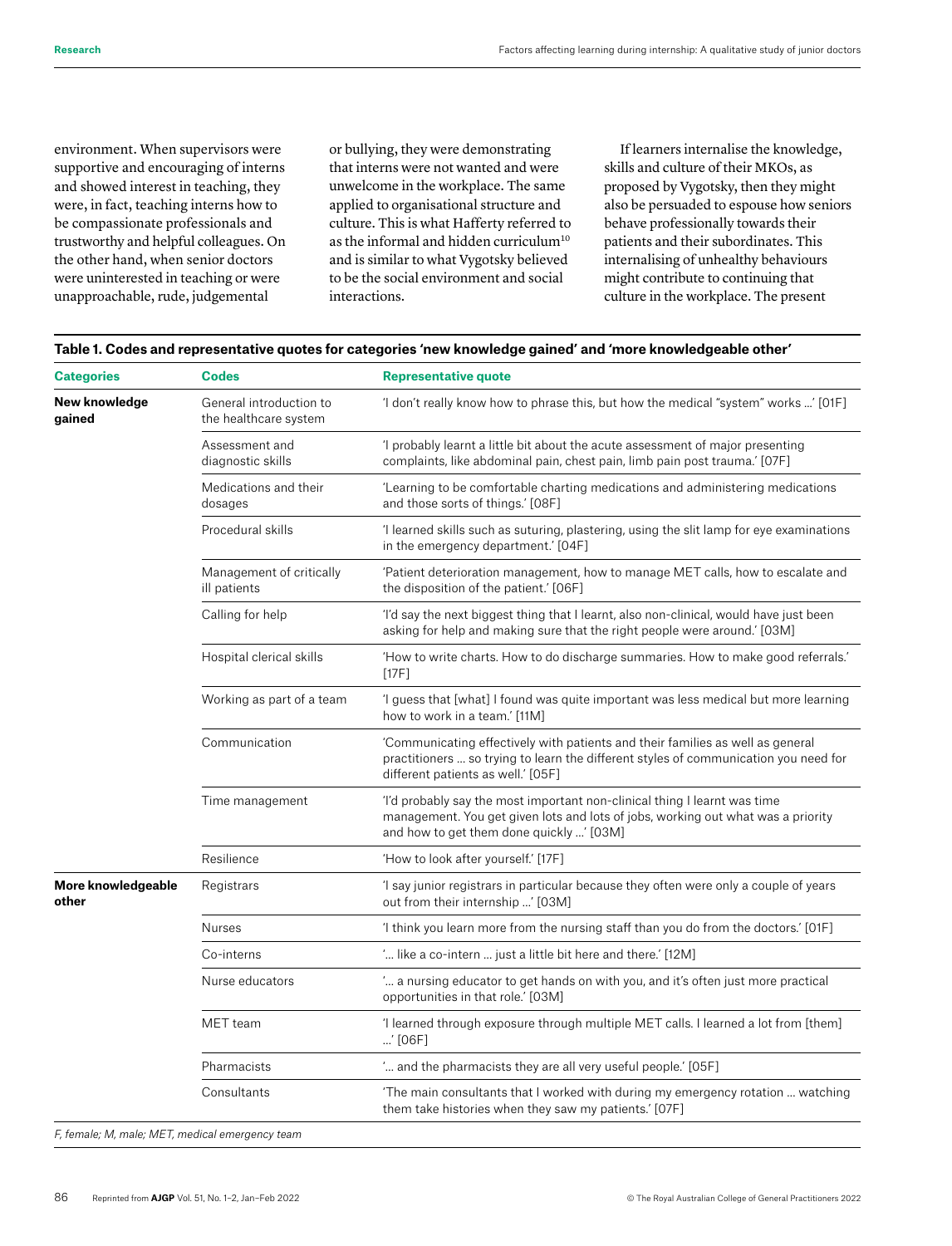findings concur with reports that certain specialities appear to be more affected by this hidden curriculum than others.<sup>29</sup> Professional behaviour of clinical teachers is therefore inextricably linked to the learning environment and is known to influence career decisions of junior doctors. When seniors are inspiring and support them in their learning, junior doctors feel more inclined to take up their speciality.

Hospital consultants who supervise registrars and junior doctors rarely receive training in supervision.<sup>5</sup> Neither is there any kind of accountability on the part of the supervisor to provide an optimal learning experience for junior doctors. The medical learning environment is an important field of scholarship, with an increasing number of authors reporting

**Codes Representative quotes**

on the need for a more standardised approach, particularly since internship experiences of junior doctors can have a significant impact on their future careers and professional behavior.

Furthermore, there needs to be some way of enforcing standards for professional behaviour of medical professionals that does not jeopardise the learning and careers of junior doctors. Internship coordination agencies and faculties can develop and implement programs to teach and evaluate professionalism and, in so doing, enable the establishment of a safe and supportive learning environment for junior doctors.

Teaching in general practices has traditionally been well received.30,31 Students are mostly treated with respect, have the opportunity to work independently and have a broad clinical exposure.32 Previous research has also highlighted the untapped potential in the field of general practice teaching. For instance, involving general practice trainees as teachers increases primary care teaching capacity and promotes general practice as a potential career option. However, general practice trainees appear to have fewer opportunities to teach than their counterparts in other hospital-based specialties.<sup>33</sup>

This study had some limitations. There were far more female participants than male. This may have resulted in genderbiased responses. Nonetheless, it is important to recognise that there are more female medical students and female GPs than their male counterparts in Australia. Time constraints also curtailed further recruitment of participants. In addition, the study was conducted between one and four years after junior doctors had completed their internship, which could have resulted in some memory bias. However, direct and focused interview questions made it easier for participants to remember their foremost experiences related to learning during internship. This study highlights aspects of a crucial period of medical education and reiterates the importance of professional behaviour of senior doctors in learning during internship.

# **Conclusion**

This study showed that interns learned most aspects of the prevocational curriculum set in the Australian Curriculum Framework for interns. It also showed that interns learned in different ways depending on the type of knowledge and skill from a variety of individuals in the clinical setting. The learning environment was typically influenced by the professional behaviour of clinical teachers and supervisors. A safe and supportive learning environment is necessary for optimal learning outcomes during internship. Professional behaviour standards towards interns for senior doctors and supervisors needs to be enforced to ensure a safe and supportive learning environment for interns and junior doctors.

# **Table 2. Codes and representative quotes for the category 'method of learning'**

| Copying behaviour<br>of seniors | 'You take your senior doctor's opinion as being "that's how you do<br>it". And that's how you learn  that's what they do, so that's what<br>you do.' [01F]<br>'As an intern you're observing so much. You're observing how this<br>person operates and how they treat others.' [15F]                                |
|---------------------------------|---------------------------------------------------------------------------------------------------------------------------------------------------------------------------------------------------------------------------------------------------------------------------------------------------------------------|
| Learning by repetition          | 'And then it's really just like the repetition as well of those skills<br>that makes you good at it because you just have to do it, like all<br>day, every day pretty much.' [14F]                                                                                                                                  |
| Through feedback                | 'People being willing to give you feedback as you go. I think that's<br>really important and I don't know if that's done enough, so the few<br>times that people did that, it was really helpful  to constructively<br>give good feedback as we go because I think that's how we could<br>learn much better.' [15F] |
| Senior doctors'<br>teaching     | "Come and examine this abdomen" or "Have a look at this hernia"<br>if you're in clinic, like kind of just doing it on real patients in an<br>informal setting; I think that's probably the learning style that<br>helped me to learn the best.' [14F]                                                               |
| Organised teaching              | The effectiveness of the formal teaching is very topic dependent.<br>It is also very presenter dependent.' [06F]                                                                                                                                                                                                    |
| Peer learning                   | 'Yeah my co-resident on my renal rotation, which was my second<br>rotation taught me most things I know about how to work on a<br>ward. She showed me my way a little bit at a time.' [17F]                                                                                                                         |
| Learning the hard way           | 'Well, you have to learn to be resilient by just dealing with the dead<br>and dying patients on the medical ward late on a Friday night<br>because there are no registrars around so it's just you and your<br>fellow intern; you just have to learn to kind of suck it up and get on<br>with the job.' [19F]       |
| F, female; M, male              |                                                                                                                                                                                                                                                                                                                     |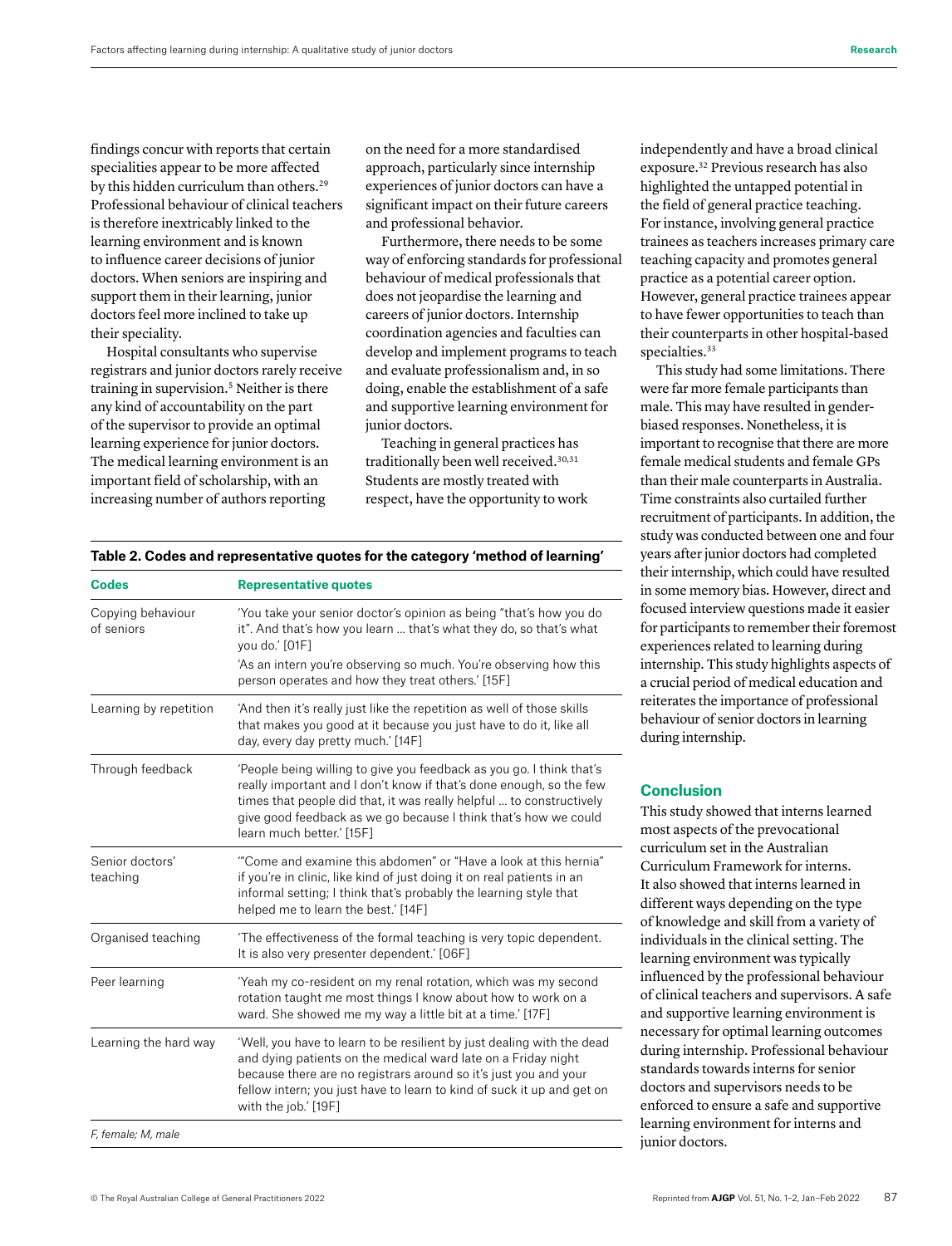| <b>Category</b>                         | <b>Codes</b>                            | <b>Representative quotes</b>                                                                                                                                                                                                                                                                                 |
|-----------------------------------------|-----------------------------------------|--------------------------------------------------------------------------------------------------------------------------------------------------------------------------------------------------------------------------------------------------------------------------------------------------------------|
| Favourable<br>learning<br>environment   | Well organised and staffed<br>workplace | they weren't stressed beyond measure. So we could have this dedicated teaching<br>during the day. So it partly comes back to organisation and staffing, it's just such a<br>different amazing environment when you have that.' [10F]                                                                         |
|                                         | Teaching-oriented<br>environment        | 'When you want to be there, you want to take part in it because people are there to<br>support that learning. So, having not just your direct boss doing teaching, but also the<br>nursing staff, the pharmacist on the ward, just everyone who's there to facilitate that.<br>That really helped me.' [10F] |
|                                         | Passionate teachers                     | 'I've got no desire to ever get involved in orthopaedics. And we had a lecturer that was<br>teaching us musculoskeletal anatomy. By the end of it, I was like, "I could so do this<br>(laughing)". It was ridiculous! Clearly never wanted to do it, but he was so passionate.' [01F]                        |
|                                         | Approachable teachers                   | 'When you've got someone who's a bit more approachable, you don't feel like an idiot<br>asking  "We gave this person  and now it's like what should we do?"' [08F]                                                                                                                                           |
|                                         | Feeling supported                       | I did feel really well supported there. Sometimes I did feel a bit like a medical student<br>again because I was so well supported but I think that it was really good.' [05F]                                                                                                                               |
|                                         | Feeling confident, and safe             | 'If we feel safe and confident, that enhances our learning  It's that aspect of feeling<br>safe around them; that they're not going to yell at you; they're not going to think you're<br>incompetent but they understand that you need to learn.' [15F]                                                      |
| Unfavourable<br>learning<br>environment | Overworked and<br>understaffed          | It was just hard to learn because everyone is so overworked; their department's so<br>understaffed. You can't actually ask anyone; you can't get anyone on the phone. So it was<br>very difficult to learn anything ' [02F]                                                                                  |
|                                         | Unhealthy culture                       | 'Oh! I just don't like surgery  don't like the culture, don't like the politics, don't like the<br>hierarchy.' [06F]                                                                                                                                                                                         |
|                                         | Absent seniors                          | I think, things like general surgery, you never see anyone. You don't see your registrars and<br>you sure as hell don't see a consultant  and so you just bumble through that one.' [01F]                                                                                                                    |
|                                         | Uninterested supervisors                | I think the ones that never really engaged in any form of learning or interest in our<br>progression, or even interest in learning our name  (laughing), I think that made it more<br>difficult.' [09F]                                                                                                      |
|                                         | Unapproachable supervisors              | 'She was just unapproachable. She was quite cruel, very rude; just nothing that was<br>useful as a supervisor.' [07F]                                                                                                                                                                                        |
|                                         | Being put on the spot                   | 'Having a boss that was maybe not very nice and she would kind of quiz me on the spot<br>in a quite aggressive way that would make me feel really uncomfortable and sh***y and<br>yeah, I don't feel like that helped at all with learning. It just made me stressed.' [14F]                                 |
|                                         | Judgemental seniors                     | 'I know if I'm in an environment where I know people are being judgemental, I won't ask a<br>question because I fear that I'm going to look stupid.' [02F]                                                                                                                                                   |
|                                         | Bullying by seniors                     | 'He insinuated that I was bulimic  and called me a sl*t on top of some really other weird,<br>creepy things that he would say and do  On my walk home, I would just be crying. And I<br>was like, "I can't do this anymore."' [02F]                                                                          |
|                                         | Feeling scared to speak up              | 'If you just feel this big gap I think between you and them, you inherently feel a bit<br>frightened to speak up, and you don't want to let them down, you don't want to look<br>dumb and unfortunately I think that massively stands in the way of learning.' [15F]                                         |
| $F$ famolog $M$ mode                    |                                         |                                                                                                                                                                                                                                                                                                              |

# **Table 3. Codes and representative quotes for the categories 'favourable learning environment' and 'unfavourable learning environment'**

*F, female; M, male* 

#### **Authors**

Anton N Isaacs MBBS, MD, PhD, Senior Lecturer, Monash Rural Health, Latrobe Regional Hospital, Traralgon, Vic

Bernadette A Spencer BN, MBBS, Critical Care House Medical Officer, Monash Health, Dandenong and Casey Hospitals, Vic

Competing interests: None.

Funding: This study was partly funded by the Postgraduate Medical Council of Victoria (PMCV). However, PMCV played no role in any part of the study including data collection, interpretation and reporting. Provenance and peer review: Not commissioned, externally peer reviewed.

#### Correspondence to:

anton.isaacs@monash.edu

### **Acknowledgements**

The authors would like to thank all participants in this study who generously gave of their time. ANI would like to thank HS for continuing guidance from planning of the study to preparation of the manuscript.